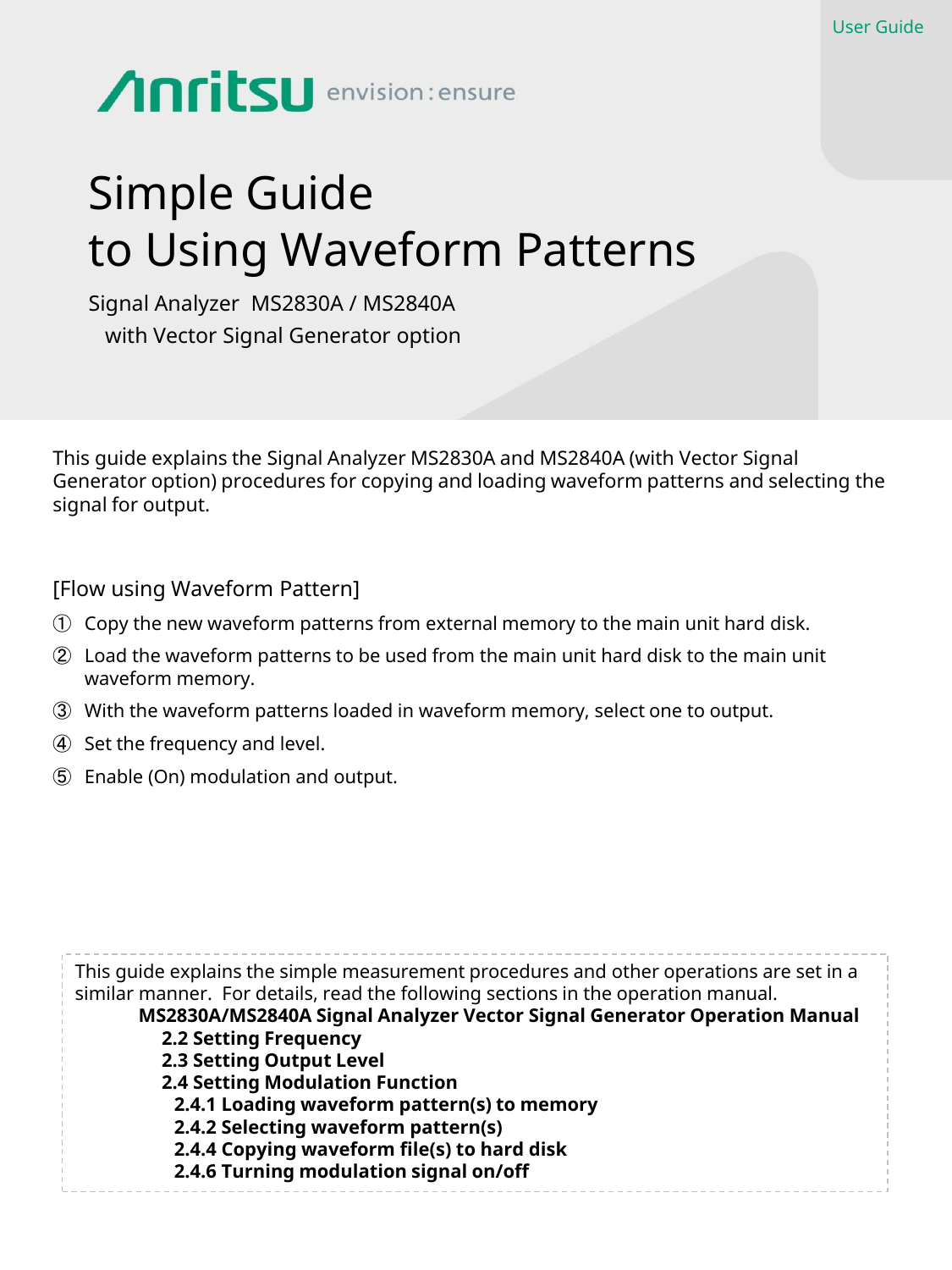## **Copy (from external memory to main unit hard disk)**

#### [Procedure]

- Copy the waveform patterns (with both .wvi and .wvd extension) to USB memory stick.
- Insert the USB memory stick into the MS2830A/ MS2840A.
- Press [SG]\* (\*: button at right of F1).
- 4) Press  $[\rightarrow]^{*}$  to go to page 2 (\*: button under F8).
- Press [F6: Copy Pattern File to HDD].
- Press [F1: Device] and select the USB memory drive [F7: Set].
- Press [F8: Select Copy Package].
- Press [F2: Select All] to put a checkmark (☑ ) in <Root Folder> [F7: Copy].
- Press [F8: Close] after copying is completed.

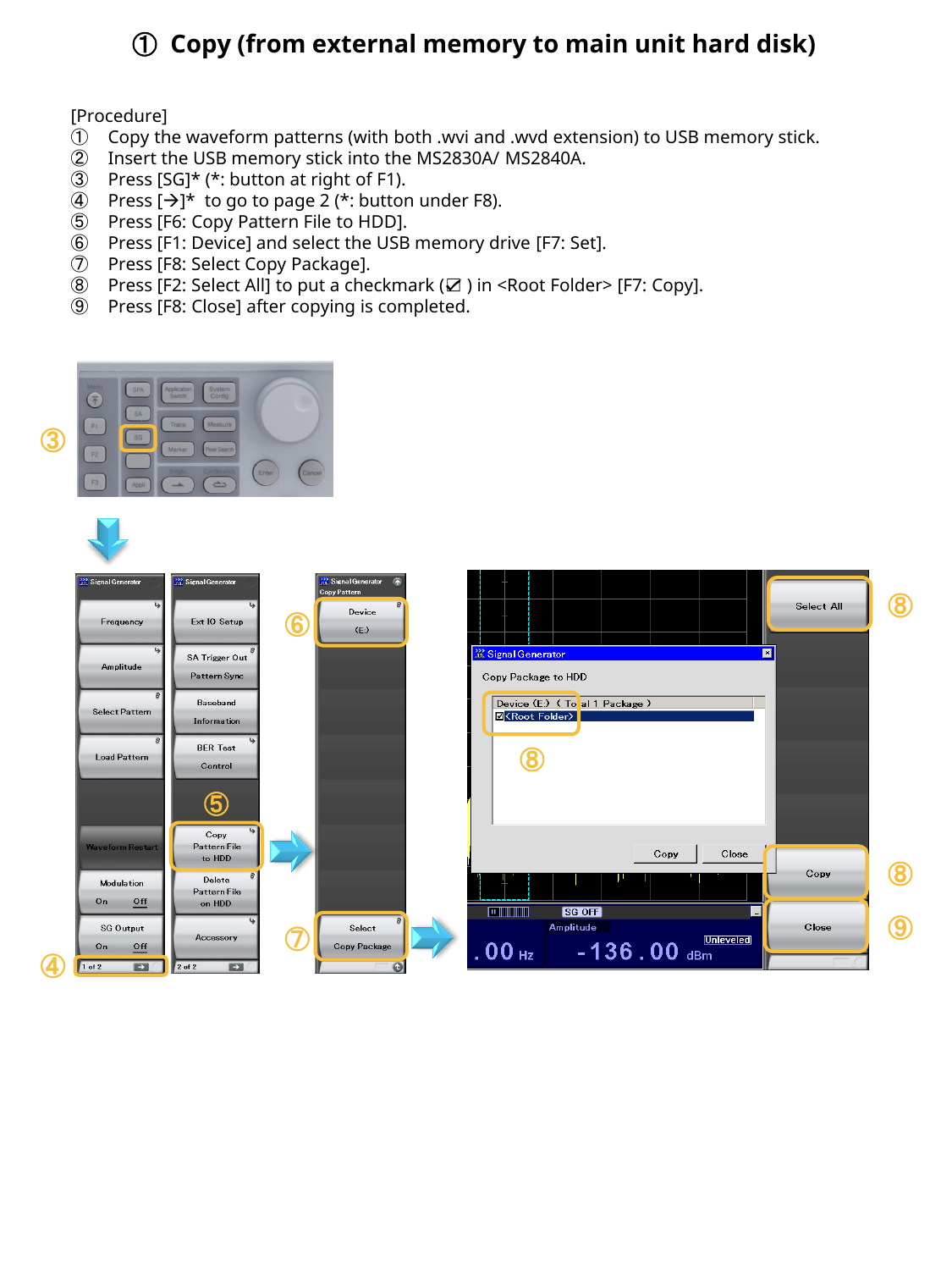## **Load from main unit hard disk to main unit waveform memory**

#### [Procedure]

- $\circled{1}$  Press [SG] > [Menu]\* (\*: button above F1).
- Press [F4: Load Pattern].
- With the cursor at Current Package, press [Enter]\* (\*: button under rotary knob). Align the cursor with the target package and press [Enter].
- Press [F2: Select All] or align the cursor with the target waveform and press [Enter] to set a checkmark (☑).
- Press [F7: Load].
- Press [F8: Close].



### **Select waveform pattern from main unit waveform memory**

#### [Procedure]

- $\circled{1}$  Press [SG] > [Menu]\* (\*: button above F1).
- Press [F3: Select Pattern].
- With the cursor at Current Package, press [Enter]\* (\*: button under rotary knob). Align the cursor with the target package and press [Enter].
- Align the cursor with the target waveform pattern and press [Enter] or [F7: Select]. Check that Selected is displayed at Status.
- Press [F8: Close]